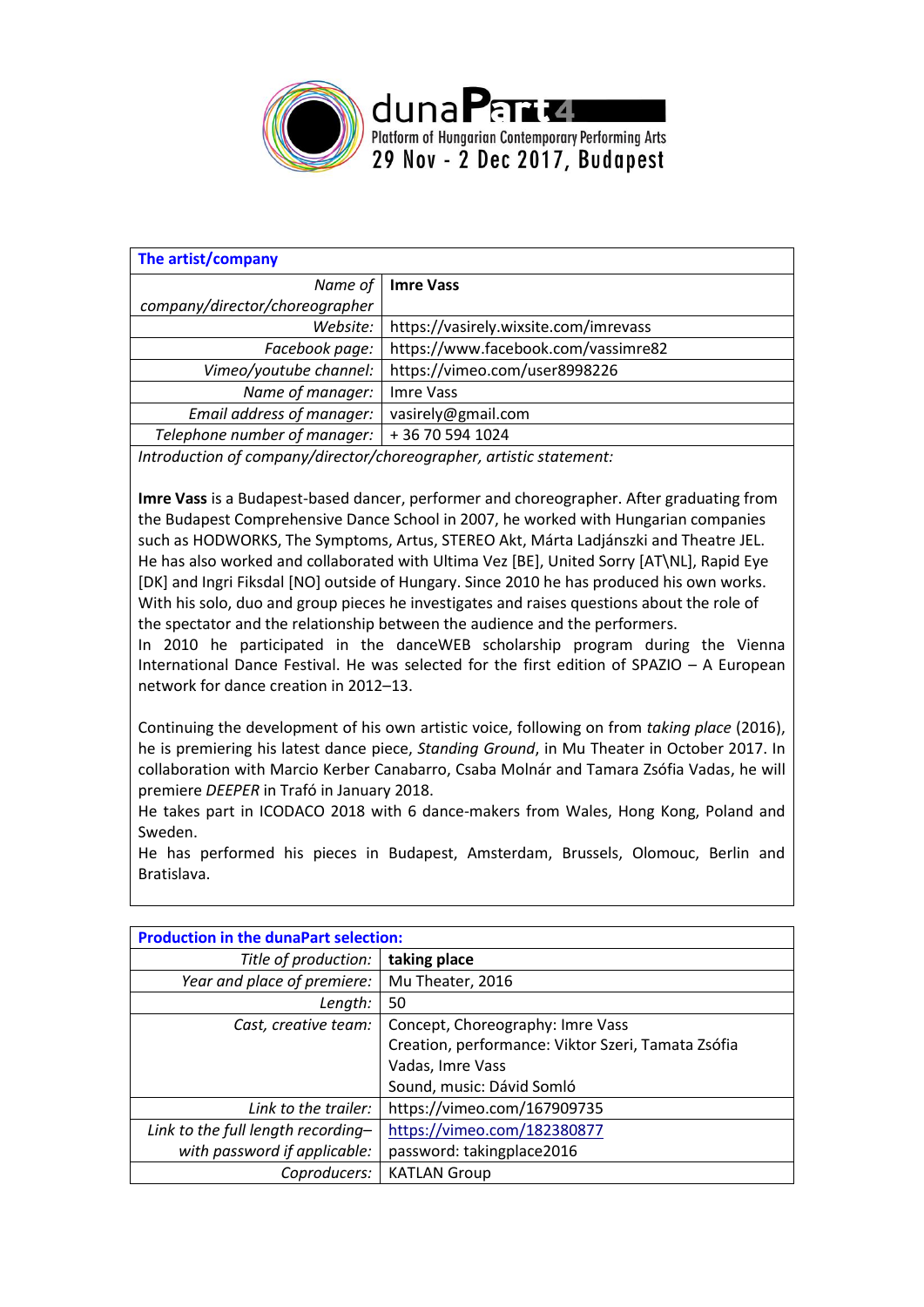

| Supporters:                            |    | National Cultural Found of Hungary, Ministry of Human<br>Capacities, MU Theatre, New Performing Arts<br>Foundation, SÍN Arts and Cultur Centre, Műhely<br>Foundation |
|----------------------------------------|----|----------------------------------------------------------------------------------------------------------------------------------------------------------------------|
| Number of performers:                  | 3  |                                                                                                                                                                      |
| Total number of people on tour:        | -5 |                                                                                                                                                                      |
| <b>Basic technical requirements</b>    |    |                                                                                                                                                                      |
| Size of stage (width x depth x height) |    | 10x10x4-5                                                                                                                                                            |
| Scale of venue (small/medium/large)    |    | medium                                                                                                                                                               |
| Length of setup and strike:            |    | Setup: 5hours, strike: 1 hour                                                                                                                                        |
| Any particular technical requirement:  |    | projection                                                                                                                                                           |

*Synopsis/Description of performance:*

*taking place* tries as much as it can to stay close to the present moment. It takes place. It takes as much place from space as it weighs. How much does a movement, a position or a gesture weigh? What kind of trace does a movement or an action leave in space?

Moving bodies carving their (non)personal(?) stories in the space-time continuum.

The mind combines, links, explains, interprets, narrates, endows with meaning, etc. *Taking Place* offers still images, fragments of stories and scenes to occupy the mind. But are we what we think? Are we obsessed by our own truths and narratives? Is there a difference between what we see and what we tell ourselves we see?

*Review extracts with links:*

*"The text accompanying the scenarios of the latest piece by Imre Vass seems to penetrate our skulls and read our most secret, unspoken thoughts. He asks and answers questions, both simple and complicated, that could puzzle each and every one of us when encountering a non-traditional (dance) performance. He thinks with our minds, watches with our eyes and listens with our ears, yet he also gently puts everything back into place: he steers us towards proper perception and declares war on prejudices and preconceptions. Taking Place is actually two plays in one: both sides of right and wrong, a series of statements and related comments. Two approaches, two visions: the piece simultaneously exists both as an abstract concept work that takes itself seriously and remains under the spell of incomprehensibleness, and as an act that observes, defines, explains, questions and provokes itself from the outside. A theatrical piece that analyses, criticizes and occasionally (if only verbally) even eliminates itself." [Králl Csaba, Revizoronline](http://www.revizoronline.com/hu/cikk/6177/vass-imre-taking-place-mu-szinhaz/)*

| Other productions currently on tour No 1: |                                                               |                             |
|-------------------------------------------|---------------------------------------------------------------|-----------------------------|
| Title of production:   Standing Ground    |                                                               |                             |
|                                           | Year and place of premiere:   6.10.2017, Mu Theater, Budapest |                             |
| Length:                                   | 60 minutes                                                    |                             |
| Cast, creative team:                      | Concept, choreography:<br>creators, performers:               | Vass Imre<br>Dányi Viktória |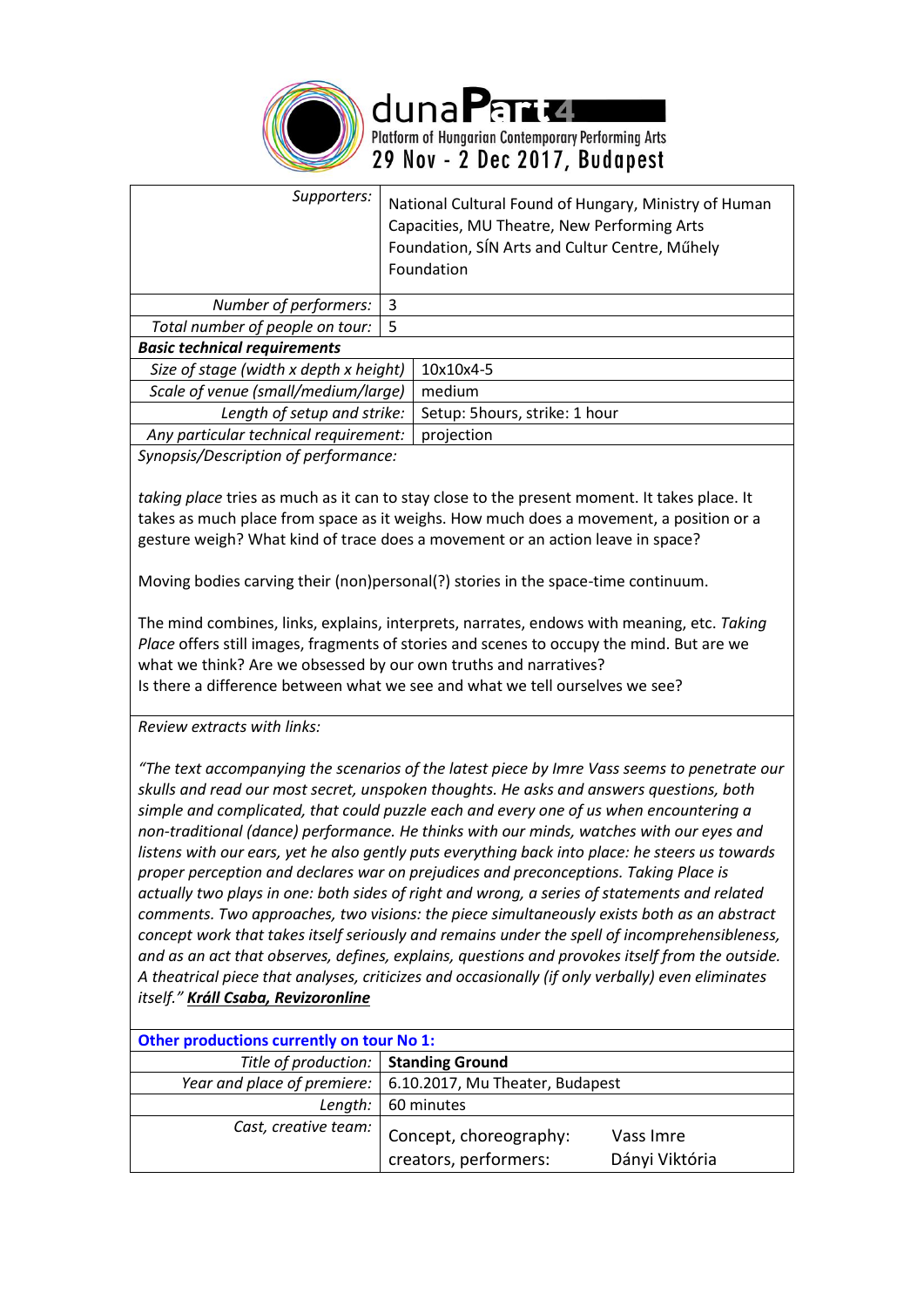

duna Partie Le Bernard Practice Platform of Hungarian Contemporary Performing Arts<br>29 Nov - 2 Dec 2017, Budapest

|                                        |   |                 | Kelemen Patrik                                                                                                                                         |
|----------------------------------------|---|-----------------|--------------------------------------------------------------------------------------------------------------------------------------------------------|
|                                        |   |                 | Raubinek Lili                                                                                                                                          |
|                                        |   |                 | Rózsavölgyi Zsuzsa                                                                                                                                     |
|                                        |   |                 | Vavra Júlia                                                                                                                                            |
|                                        |   | Sound, music:   | Porteleki Áron                                                                                                                                         |
|                                        |   | Lights:         | Mervel Miklós                                                                                                                                          |
|                                        |   | Visuals:        | András Juhász                                                                                                                                          |
| Coproducers:                           |   | Katlan Group    |                                                                                                                                                        |
| Supporters:                            |   | Foundation      | National Cultural Found of Hungary, Ministry of Human<br>Capacities, MU Theatre, New Performing Arts<br>Foundation, SÍN Arts and Cultur Centre, Műhely |
| Number of performers:                  | 5 |                 |                                                                                                                                                        |
| Total number of people on tour:        | 8 |                 |                                                                                                                                                        |
| <b>Basic technical requirements</b>    |   |                 |                                                                                                                                                        |
| Size of stage (width x depth x height) |   | 11x11x5-6       |                                                                                                                                                        |
| Scale of venue (small/medium/large)    |   | medium          |                                                                                                                                                        |
| Length of setup and strike:            |   | 6 hpurs, 2hours |                                                                                                                                                        |
| Any particular technical requirement:  |   | projection      |                                                                                                                                                        |

| Other production currently on tour No 2: |                                                       |  |
|------------------------------------------|-------------------------------------------------------|--|
| Title of production:                     | It comes it goes                                      |  |
| Year and place of premiere:              | 2013, Amsterdam                                       |  |
| Length:                                  | 32minutes                                             |  |
| Place of premiere:                       | Frascati WG                                           |  |
| Cast, creative team:                     | Makers and performers: Dávid Somló, Imre Vass         |  |
| Link to the trailer:                     | https://vimeo.com/158097178                           |  |
| Link to the full length recording-       | https://vimeo.com/69688269                            |  |
| with password if applicable:             | password: vassimre2000                                |  |
| Supporters:                              | SPAZIO, SÍN Culture Center, Workshop Foundation       |  |
| Past international tours and             | 3rd. Hungarian Contemporary Dance Festival in Berlin  |  |
| festival presentations                   | (2016)                                                |  |
| (venue/festival, city                    | 3 <sup>rd</sup> Dunapart, Mu Theater, Budapest (2015) |  |
| Number of performers:                    | $\overline{2}$                                        |  |
| Total number of people on tour:          | $\overline{2}$                                        |  |
| <b>Basic technical requirements</b>      |                                                       |  |
| Size of stage (width x depth x height)   | 8x8x3                                                 |  |
| Scale of venue (small/medium/large)      | Small, medium                                         |  |
| Length of setup and strike:              | 1 hour                                                |  |
| Any particular technical requirement:    |                                                       |  |
| Synopsis/Description of performance:     |                                                       |  |
|                                          |                                                       |  |
| Dávid Somló and Imre Vass                |                                                       |  |
| m e<br>s<br>O                            | s<br>g<br>е                                           |  |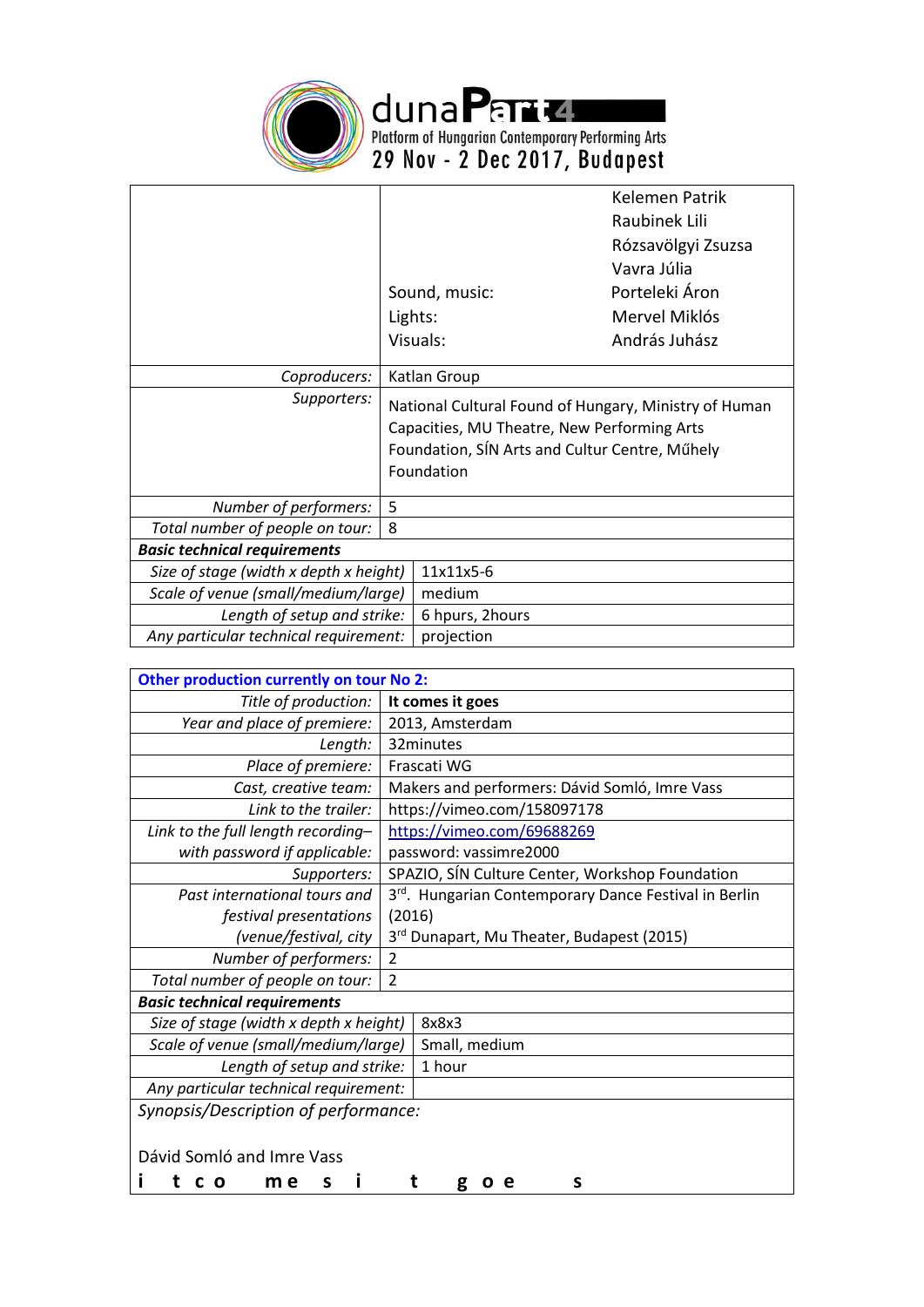

## contemplation of impermanence

-

This piece is intended for the final presentation of *SPAZIO - A European Network for Dance Creation* in collaboration with Dávid Somló, musician and composer.

Can a motion or a melody be static? Music and motion move in parallel to each other. Will they meet at some point in eternity?

A study in transformation, by which means change may at times be barely perceptible despite the evidence of its existence. Everything changes. Even the things that at first appear to be motionless. Repetition not only governs the events on stage but also lays the foundations for the mechanisms of the audience's attention.

| <b>Future productions:</b>              |                                                           |
|-----------------------------------------|-----------------------------------------------------------|
| (Working) title of $\vert$ DEEPER       |                                                           |
| production:                             |                                                           |
| Planned time and $\vert$ 9-10.01.2018   |                                                           |
| place of premiere:                      |                                                           |
|                                         | Coproducers:   Trafó House of Contemporary Arts, Budapest |
| Synopsis/description of the production: |                                                           |

*With the speed of light we are approaching each other. The closer we get, the greater the distances that open up between us.*

*We are in constant contact with each other's absence.*

*Endless approximation.* 

*There, we take refuge.*

*Dressed in the full armour of tenderness.*

Our body defines us. But we are the ones writing the lines of this definition. We can create a painful cage or a body without organs. The possibilities are infinite. The very same specificity can be an obstacle or an instrument of liberation. How to find freedom in limitations?

**DEEPER** explores the sense of touch. Touching is non-verbal, direct, caring and tender. We all know it but superficially. Touching speaks a different language that is unknown for most of us. Touching teaches us how to go deeper into something, showing us there is no end to learning. It demands our time and doesn't give in easily. By going deeper and deeper, growing ever more sensitive, touching transcends the physical layers – it can do so because it is specific, exact and always stays in contact with reality. After all, touching is not about the physical touch but about courage, curiosity and openness towards the OTHER. The difference between the passive and the active roles dissolves in the touch, it is a reminder of correspondence and congeniality. It shows us that borders are not boundaries.